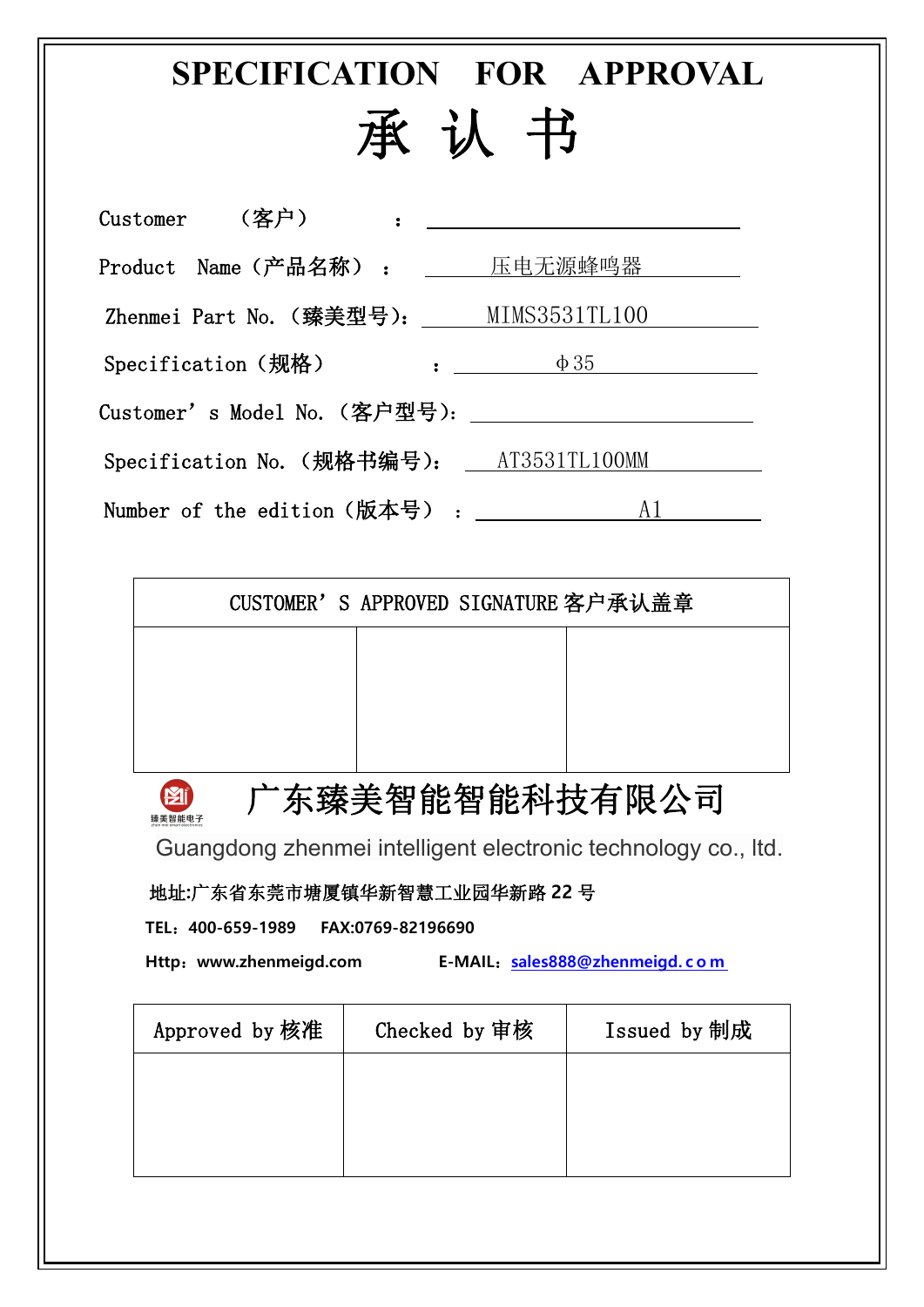SPECIFICATION FOR APPROVAL  $\left|\begin{array}{cc} \text{PAGE} & \text{NO.} \\ \text{F.} & \text{F.} \end{array}\right|$ 

| PAGE NO. |     |
|----------|-----|
| 页码       | 2/3 |

页码 2/3

承认书 PART. NO. PART . NO.

ANI . NO.<br>产品型号 MIMS3531TL100 | |

## **SPECIFICATION**

| <b>Customer:</b>                                |            |                         | Part No:               |                            |                                              |                  |
|-------------------------------------------------|------------|-------------------------|------------------------|----------------------------|----------------------------------------------|------------------|
| <b>Product: Piezoelectric Buzzers</b>           |            |                         |                        |                            | Part No: 3531TL100MM 无字                      |                  |
|                                                 |            |                         | <b>Technical Terms</b> |                            |                                              |                  |
| <b>Resonant Frequency (KHZ)</b>                 |            |                         |                        |                            | $4000 \pm 0.5$                               |                  |
| <b>Rated Voltage (VP-P)</b>                     |            |                         |                        |                            | 5                                            |                  |
| <b>Operating Voltage (VP-P)</b>                 |            |                         |                        |                            | $1 - 30$                                     |                  |
| Max. Current Consumption at Rated Voltage (mA)  |            |                         |                        |                            | 3 <sup>1</sup>                               |                  |
| Capacitance at 1000Hz (Pf)                      |            |                         |                        | 55000±30%                  |                                              |                  |
| Min. Sound Output at 10cm at Rated Voltage (dB) |            |                         |                        |                            | 85                                           |                  |
| <b>Operating Temperature (C)</b>                |            |                         |                        | $-20 - 60$                 |                                              |                  |
| Storage Temperature $(^0C)$                     |            |                         |                        | $-30 - +70$                |                                              |                  |
| <b>Housing Material</b>                         |            |                         |                        |                            | <b>ABS(Black)</b>                            |                  |
| <b>Environmental Protection Regulation</b>      |            |                         |                        |                            | <b>RoHS</b>                                  |                  |
| <b>Buzzer</b>                                   |            |                         |                        | <b>Soldering Parameter</b> |                                              |                  |
| <b>Soldering process</b>                        |            |                         | Temp. $(^0C)$          | Time(Sec.)                 |                                              | <b>Times</b>     |
| <b>Inclusive Lead</b>                           |            | <b>Reflow soldering</b> | $230 \pm 10$           |                            | above $170^{\circ}$ C time $40 - 70^{\circ}$ | $\boldsymbol{2}$ |
|                                                 |            | <b>Wave soldering</b>   | $245 + 5$              |                            | $3 - 6$                                      | $1 - 2$          |
|                                                 |            | <b>Manual soldering</b> | $330 \pm 10$           |                            | $1 - 2$                                      | $1 - 2$          |
| <b>Lead Free</b>                                |            | <b>Reflow soldering</b> | $245 \pm 15$           |                            | $180^{\circ}$ C time 40~70<br>above          | $\mathbf{3}$     |
|                                                 |            | <b>Wave soldering</b>   | $260 + 5$              |                            | $4 - 8$                                      | $2 - 3$          |
|                                                 | $\bigstar$ | <b>Manual soldering</b> | $350 \pm 10$           |                            | $1 - 3$                                      | $2 - 3$          |

Remark: ★zhenmei Instance Soldering Process

|                     |         |                  |               | Soldering<br>Parameter |         |
|---------------------|---------|------------------|---------------|------------------------|---------|
| Soldering<br>Buzzer | process |                  | Temp. $(^0C)$ | Time(Sec.)             | Times   |
| Inclusive Lead      |         | Wave soldering   | $245 \pm 5$   | $3 - 6$                | $1 - 2$ |
|                     |         | Manual soldering | $330 \pm 10$  | $1 - 2$                | $1 - 2$ |
|                     |         | Wave soldering   | $260 \pm 5$   | $4 - 8$                | $2 - 3$ |
| Lead Free           | м       | Manual soldering | $350 \pm 10$  | 1~2~                   | $2 - 3$ |